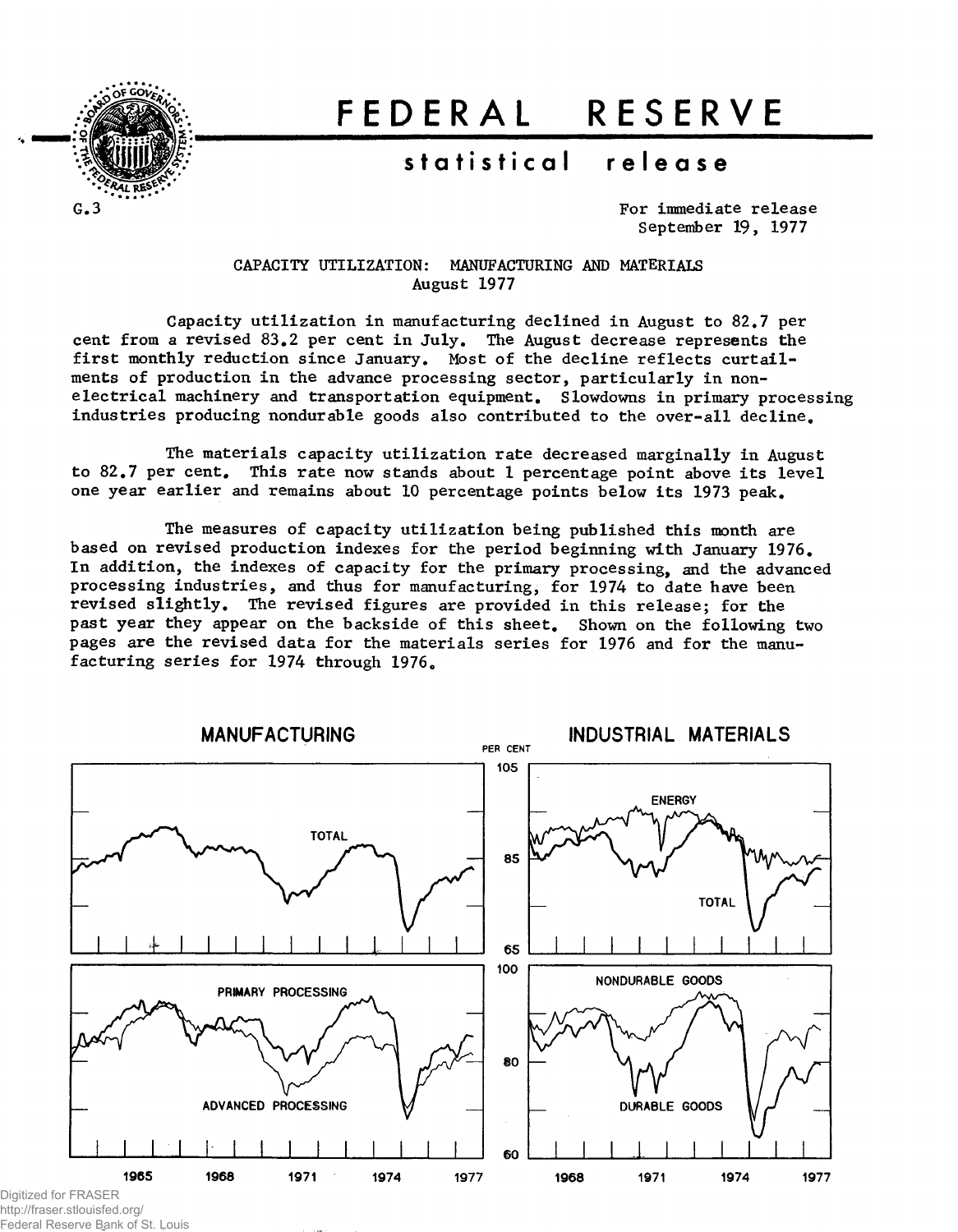# **OUTPUT, CAPACITY AND CAPACITY UTILIZATION**

Output and Capacity are Percentages of 1967 Output; Capacity Utilization is a Per Cent of Capacity.

|                            |       |      |               |                  |           | MONTHLY CAPACITY UTILIZATION |                 |                 |      |       |                                                                                      |             |    |                      |      |
|----------------------------|-------|------|---------------|------------------|-----------|------------------------------|-----------------|-----------------|------|-------|--------------------------------------------------------------------------------------|-------------|----|----------------------|------|
| <b>SERIES</b>              | 19731 |      | 1975   1976   |                  |           |                              |                 | 1977            |      |       |                                                                                      |             |    |                      |      |
|                            | HIGHI |      | LOW LAUG.     |                  |           | SEP. OCT. NOV. DEC.L         |                 |                 |      |       | JAN. FEB. MAR. APR. MAY JUNE JULY AUG.                                               |             |    |                      |      |
| MANUFACTURING, TOTAL       | 88.OL |      | 69.6   81.1   | 80.5             | 79.9      |                              |                 |                 |      |       | 80.8 81.2 80.4 80.9 82.1 82.3 82.8                                                   |             |    | 82.9 83.2            | 82.7 |
| PRIMARY PROCESSING         | 93.61 |      | 68.1   83.0   |                  | 83.6 82.4 |                              |                 |                 |      |       | 82.5 81.8  80.9 82.0 84.0 84.4                                                       | 85.5        |    | $85.4$ $85.3$ $85.2$ |      |
| <b>ADVANCED PROCESSING</b> | 85.41 |      |               | 70.4   80.6 78.7 | 78.5      |                              | 79.8 80.81 80.1 |                 |      |       | 80.3 81.0 81.1 81.4 81.5 81.9 81.4                                                   |             |    |                      |      |
|                            |       |      | <b>OUTPUT</b> |                  |           |                              |                 | <b>CAPACITY</b> |      |       |                                                                                      | UTILIZATION |    |                      |      |
|                            | 1976  | 11 I | TV.           | 1977             |           | 1976                         | ш               | IV.             | 1977 | 1 T I | 1976                                                                                 | ш           | 1V | 1977                 |      |
| MANUFACTURING, TOTAL       | 129.3 |      |               |                  |           |                              |                 |                 |      |       | 130.8 131.2 133.1 136.8 161.1 161.9 162.8 164.0 165.6 80.3 80.8                      |             |    | 80.6 81.2 82.6       |      |
| <b>PRIMARY PROCESSING</b>  |       |      |               |                  |           |                              |                 |                 |      |       | 137.3 139.3 138.8 140.1 146.2 166.4 167.6 168.8 170.2 171.8 82.5 83.1 82.2 82.3 85.1 |             |    |                      |      |
| <b>ADVANCED PROCESSING</b> |       |      |               |                  |           |                              |                 |                 |      |       | 125.1 126.3 127.2  129.3 132.0  158.2 158.9 159.6  160.7 162.2  79.1 79.5 79.7  80.5 |             |    |                      | 81.3 |

# **Manufacturing**

### Industrial Materials

|                                                                                                   |                                                                                 |                   |                                      |                                                                                                 |                      | MONTHLY CAPACITY UTILIZATION |                         |                                     |                      |                      |                      |                      |                         |                      |                      |
|---------------------------------------------------------------------------------------------------|---------------------------------------------------------------------------------|-------------------|--------------------------------------|-------------------------------------------------------------------------------------------------|----------------------|------------------------------|-------------------------|-------------------------------------|----------------------|----------------------|----------------------|----------------------|-------------------------|----------------------|----------------------|
| <b>SERIES</b>                                                                                     | 1973  <br>нісні                                                                 | 1975 <sub>1</sub> | 1976<br>LOW. I. AUG.                 | SEP.                                                                                            | OCT.                 | NOV.                         | DEC.L                   | 1977<br>$\mathbf{A}$ N $\mathbf{A}$ | FEB.                 | MAR.                 | APR.                 | MAY.                 | JUNE.                   | JULY                 | AUC.                 |
| MATERIALS, TOTAL                                                                                  | 93.11                                                                           | 69.7 <sup>1</sup> | 81.6                                 | 81.0                                                                                            | 80.4                 | 80.3                         | 80.21                   | 79.4                                | $80 - 2$             | 81.6                 | 82.1                 | 82.7                 | 82.9                    | 82.9                 | 82.7                 |
| <b>DURABLE GOODS MATERIALS</b>                                                                    | 92.51                                                                           | 64.3              | 78.9                                 | 77.8                                                                                            | 76.6                 | 76.4                         | 76.51                   | 75.6                                | 76.0                 | 77.8                 | 78.7                 | 79.4                 | 79.6                    | 79.8                 | 79.5                 |
| <b>BASIC METAL MATERIALS</b>                                                                      | 97.71                                                                           | 66.1              | 83.5                                 | 79.0                                                                                            | 77.7                 | 73.1                         | 72.51                   | 73.7                                | 72.9                 | 78.4                 | 79.3                 | $01 - 2$             | 80.2                    | 77.6                 |                      |
| NONDURABLE GOODS MATERIALS                                                                        | 94.61                                                                           | 67.8              | $84 - 8$                             | 85.3                                                                                            | 85.0                 | 84.6                         | 83.51                   | 82.7                                | 85.7                 | 87.0                 | 87.0                 | 87.7                 | 87.2                    | 87.0                 | 86.6                 |
| TEX., PAPER, & CHEM. MAT.                                                                         | 94.51                                                                           | 65.5              | 83.6                                 | 84.3                                                                                            | 84.1                 | $83 - 2$                     | 82.41                   | 81.5                                | $83 - 8$             | 85.9                 | 86.0                 | 86.7                 | 86.3                    | 86.0                 |                      |
| TEXTILE MATERIALS<br><b>PAPER MATERIALS</b><br>CHEMICAL MATERIALS                                 | 94.41<br>100.51<br>93.81                                                        | 64.7              | $58.0$   82.2<br>71.8   90.1<br>82.2 | 81.8<br>89.2<br>83.8                                                                            | 80.2<br>89.5<br>83.7 | 78.2<br>88.6<br>83.3         | 80.61<br>86.11<br>81.SI | 78.7<br>85.9<br>81.3                | 77.7<br>89.6<br>84.0 | 79.9<br>89.7<br>86.6 | 78.8<br>88.3<br>87.5 | 78.8<br>90.7<br>87.9 | 76.7<br>89.2<br>88.2    | 77.6<br>88.6<br>87.8 |                      |
| <b>ENERGY MATERIALS</b>                                                                           | 94.61                                                                           |                   | $82.7$   $84.1$                      | 83.7                                                                                            | 84.1                 | 84.7                         | 85.51                   | 85.5                                | 83.7                 | 84.4                 | 83.9                 | 84.5                 | 85.4                    | 85.7                 | 85.7                 |
|                                                                                                   |                                                                                 |                   | <b>OUTPUT</b>                        |                                                                                                 |                      |                              |                         | <b>CAPACITY</b>                     |                      |                      |                      |                      | UTILIZATION             |                      |                      |
|                                                                                                   | 1976<br>п                                                                       |                   | $\frac{1}{11}$ $\frac{1}{11}$        | 1977                                                                                            | ш                    | 1976<br>I.I                  | III                     | 1 V                                 | 1977                 | 111.                 | 1976<br>- 11         | 111.                 | IV.                     | 1977                 | ᅟᅭ                   |
| MATERIALS, TOTAL                                                                                  |                                                                                 |                   |                                      | 130.5 132.5 131.9 133.1 137.6 161.7 163.1 164.3 165.5 166.6                                     |                      |                              |                         |                                     |                      |                      | 80.7                 | 81.2                 | 80.31                   | 80.4                 | 82.6                 |
| <b>DURABLE GOODS MATERIALS</b>                                                                    |                                                                                 |                   |                                      | 126.9 130.8 128.4 129.2 135.0 165.5 166.7 167.8 169.0 170.3                                     |                      |                              |                         |                                     |                      |                      | 76.7                 | 78.4                 | 76.5I                   | 76.5                 | 79.3                 |
| <b>BASIC METAL MATERIALS</b>                                                                      |                                                                                 |                   |                                      | 113.5 117.4 107.4 108.6 116.4 143.1 143.7 144.4 144.8 145.1 79.3                                |                      |                              |                         |                                     |                      |                      |                      | 81.7                 |                         | 74.4 75.0            | $80 - 2$             |
| NONDURABLE GODDS MATERIALS   147.0 146.3 146.9  149.5 154.7  171.0 172.5 174.1  175.6 177.2  85.9 |                                                                                 |                   |                                      |                                                                                                 |                      |                              |                         |                                     |                      |                      |                      | 84.8                 | 84.41                   | 85.1                 | 57.3                 |
| TEX., PAPER, & CHEM. MAT.   151.8 150.8 151.4  153.9 160.0  178.3 180.1 182.0  183.6 185.4  85.2  |                                                                                 |                   |                                      |                                                                                                 |                      |                              |                         |                                     |                      |                      |                      | 83.7                 | 83.21                   | 83.8                 | 86.3                 |
| TEXTILE MATERIALS<br>PAPER MATERIALS<br>CHEMICAL MATERIALS                                        | 132.0 130.8<br>  175.3 174.4 177.3  181.6 192.1  208.7 211.2 213.7  216.2 218.7 |                   |                                      | 116.5 115.1 112.11 111.3 110.91 139.0 139.8<br>130.2 131.7 134.3 145.7 146.7 147.9 148.9 150.11 |                      |                              |                         |                                     | 140.61 141.4 141.91  |                      | 83.8<br>90.6<br>84.0 | 82.4<br>89.2<br>82.6 | 79.71<br>88.11<br>83.01 | 78.7<br>88.4<br>84.0 | 76.1<br>89.5<br>87.9 |
| <b>ENERGY MATERIALS</b>                                                                           |                                                                                 |                   |                                      | 119.0 119.6 122.01 122.0 122.51 141.5 142.7 143.91 144.3 144.71                                 |                      |                              |                         |                                     |                      |                      | 84.1                 | 83.8                 | 84.81                   | 84.5                 | 84.6                 |

NOTE: ESTIMATES OF ACTUAL QUTPUT AND CAPACITY UUTPUT ARE BOTH EXPRESSED AS PERCENTAGES OF 1967 ACTUAL QUTPUT. ESTIMATES OF<br>CAPACITY UTILIZATION IN PER CENT ARE CALCULATED AS RATIOS OF (1) THE INDEXES OF INDUSTRIAL PRODUCTI

BUSINESSES USUALLY OPERATE AT CAPACITY UTILIZATION RATES THAT ARE WELL BELOW 100 PER CENT; NONE OF THE BROAD AGGREGATE SERIES<br>PAS EVER INDICATED A 100 PER CENT USE OF CAPACITY, CAPACITY UTILIZATION RATES AVERAGED ABOUT 83

THE CAPACITY UTILIZATION ESTIMATES ARE DESCRIBED, AND HISTORICAL DATA ARE PROVIDED, IN THE NOVEMBER 1976 ISSUE OF THE FEDERAL<br>RESERVE <u>BULLETIN</u>. THE PRODUCTION FIGURES ARE DESCRIBED IN THE JUNE 1976 ISSUE OF THE <u>BULLETIN</u>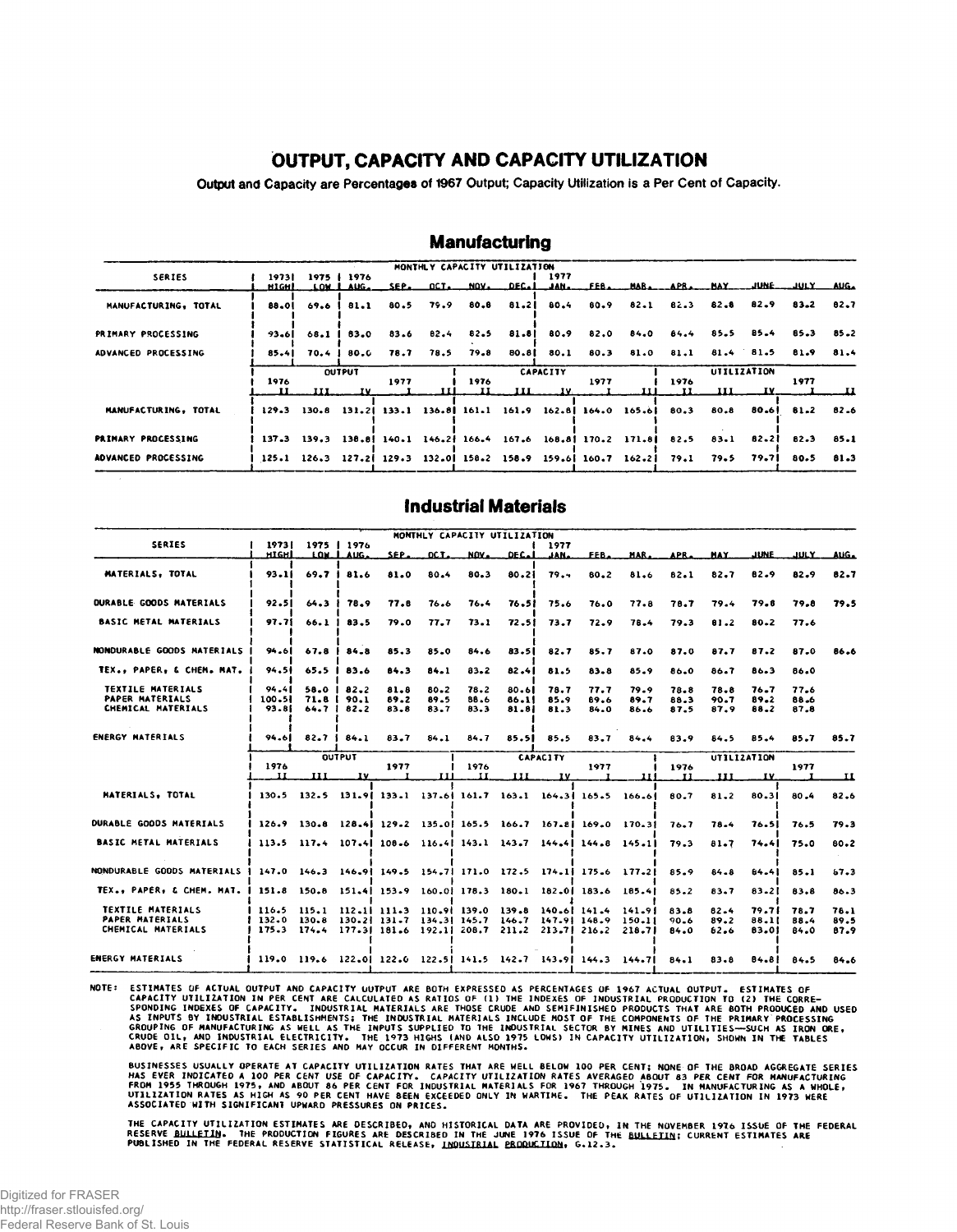#### OUTPUT, CAPACITY, AND CAPACITY UTILIZATION\*/ Revised Data for 1974-76

#### MANUFACTURING

|                            |      |              |                  |         |       |            | Monthly Utilization |             |       |      |                       |      |      |
|----------------------------|------|--------------|------------------|---------|-------|------------|---------------------|-------------|-------|------|-----------------------|------|------|
| SERIES AND YEAR            |      | JAN.         | FEB.             | MAR.    | APR.  | <b>MAY</b> | <b>JUNE</b>         | <b>JULY</b> | AUG.  | SEP. | OCT.                  | NOV. | DEC. |
| Manufacturing, Total       | 1974 | 86.0         | 85.5             | 85.7    | 85.4  | 85.9       | 86.1                | 85.8        | 85.6  | 85.3 | 83.4                  | 80.0 | 75.7 |
|                            | 1975 | 72.5         | 70.7             | 69.6    | 70.5  | 70.9       | 72.6                | 73.9        | 75.5  | 76.4 | 76.2                  | 77.0 | 77.4 |
|                            | 1976 | 78.1         | 79.4             | 79.8    | 79.9  | 80.5       | 80.5                | 80.8        | 81.1  | 80.5 | 79.9                  | 80.8 | 81.2 |
| Primary Processing         | 1974 | 91.2         | 90.2             | 90.3    | 90.0  | 90.1       | 90.3                | 89.8        | 89.2  | 88.8 | 86.0                  | 81.5 | 74.7 |
|                            | 1975 | 71.6         | 69.9             | 68.1    | 69.3  | 70.1       | 71.8                | 73.8        | 76.4  | 78.6 | 78.2                  | 78.9 | 78.5 |
|                            | 1976 | 79.3         | 81.5             | 82.1    | 82.2  | 82.5       | 82.9                | 82.7        | 83.0  | 83.6 | 82.4                  | 82.5 | 81.8 |
| <b>Advanced Processing</b> | 1974 | 83.1         | 82.9             | 83.0    | 82.4  | 83.6       | 83.7                | 83.5        | 83.5  | 83.3 | 81.9                  | 79.6 | 75.9 |
|                            | 1975 | 72.5         | 71.1             | $-70.4$ | 71.1  | 71.8       | 72.9                | 74.0        | 75.1  | 75.3 | 75.1                  | 75.9 | 76.8 |
|                            | 1976 | 77.3         | 78.3             | 78.5    | 78.6  | 79.4       | 79.2                | 79.9        | 80.0  | 78.7 | 78.5                  | 79.8 | 80.8 |
|                            |      |              |                  |         |       |            |                     |             |       |      |                       |      |      |
|                            |      |              | Quarterly Output |         |       |            | Quarterly Capacity  |             |       |      | Quarterly Utilization |      |      |
|                            |      | $\mathbf{I}$ | II               | III     | IV    | <b>I</b>   | II                  | III         | IV    |      | II                    | III  | ŢV   |
| Manufacturing, Total       | 1974 | 130.1        | 131.3            | 132.1   | 124.1 | 151.8      | 153.1               | 154.4       | 155.7 | 85.7 | 85.8                  | 85.5 | 79.7 |
|                            | 1975 | 111.2        | 112.4            | 119.4   | 122.5 | 156.8      | 157.7               | 158.5       | 159.4 | 70.9 | 71.3                  | 75.3 | 76.9 |
|                            | 1976 | 126.7        | 129.3            | 130.8   | 131.2 | 160.2      | 161.1               | 161.9       | 162.8 | 79.1 | 80.3                  | 80.8 | 80.6 |
| Primary Processing         | 1974 | 140.4        | 141.1            | 141.2   | 128.8 | 155.1      | 156.6               | 158.1       | 159.6 | 90.6 | 90.1                  | 89.3 | 80.7 |
|                            | 1975 | 112.4        | 114.0            | 124.3   | 128.9 | 160.9      | 162.0               | 163.0       | 164.1 | 69.9 | 70.4                  | 76.3 | 78.6 |
|                            | 1976 | 133.8        | 137.3            | 139.3   | 138.8 | 165.2      | 166.4               | 167.6       | 168.8 | 81.0 | 82.5                  | 83.1 | 82.2 |
| Advanced Processing        | 1974 | 124.5        | 125.9            | 127.2   | 121.6 | 150.0      | 151.2               | 152.5       | 153.7 | 83.0 | 83.3                  | 83.5 | 79.1 |
|                            | 1975 | 110.3        | 111.8            | 116.8   | 119.1 | 154.7      | 155.4               | 156.1       | 156.8 | 71.3 | 71.9                  | 74.8 | 75.9 |
|                            | 1976 | 122.9        | 125.1            | 126.3   | 127.2 | 157.5      | 158.2               | 158.9       | 159.6 | 78.0 | 79.1                  | 79.5 | 79.7 |

\*Output and capacity are percentages of 1967 output; capacity utilization is a per cent of capacity.